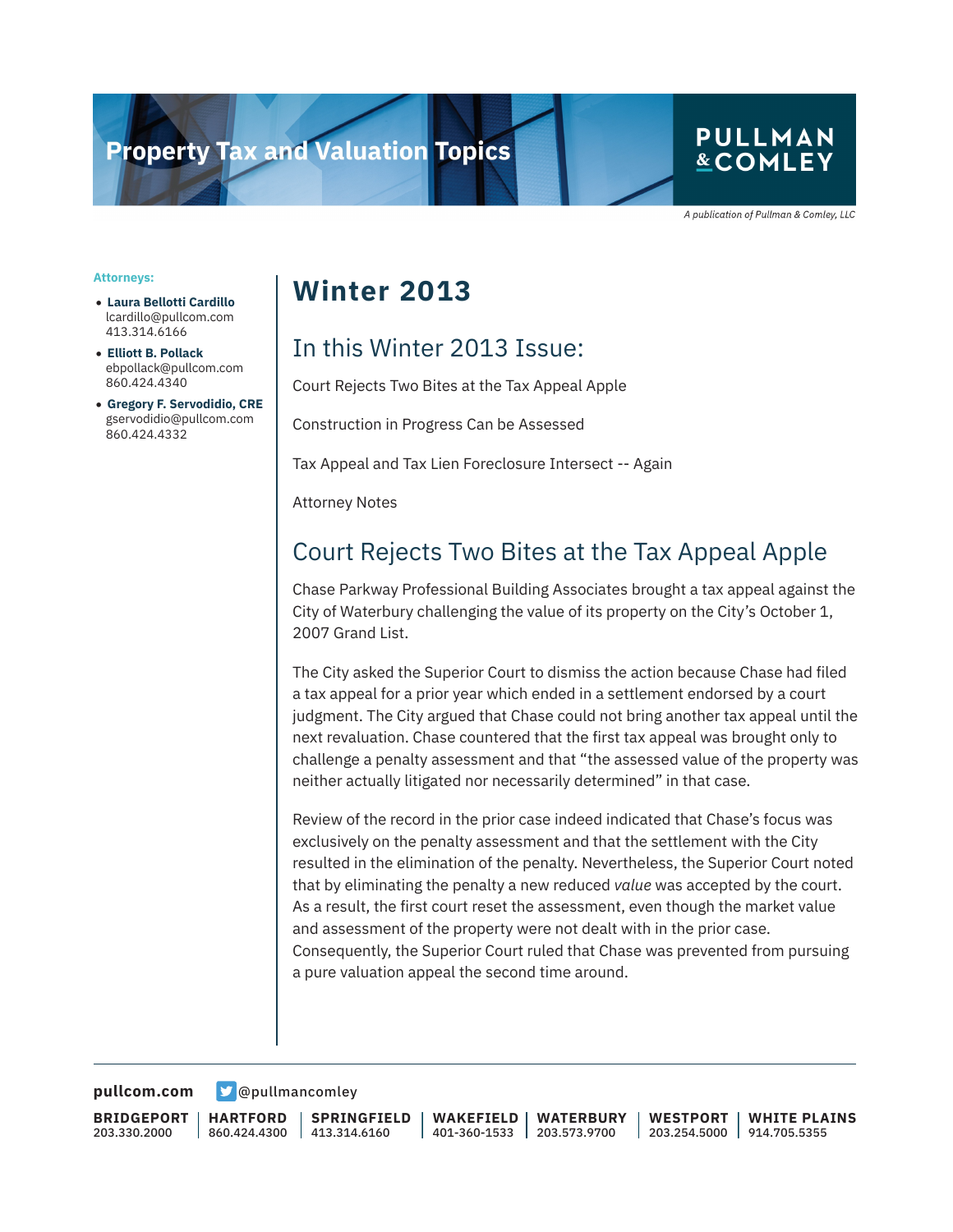# **PULLMAN &COMLEY**

#### Winter 2013

While this ruling can be seen as technical application of the "one bite at the apple" rule, it does suggest that Connecticut trial courts' tolerance for two assessment appeals for the same property in one revaluation cycle for any reason is virtually non-existent.

*Chase Parkway Professional Building Associates, LLP v. City of Waterbury*, Docket No. CV-126014412 (November 21, 2012).

Please contact Laura B. Cardillo, Esq. at (860) 424-4309 or lcardillo@pullcom.com; or Elliott B. Pollack, Esq. at (860) 424-4340 or ebpollack@pullcom.com if you have any questions about this case.

### Construction in Progress Can be Assessed

In past issues, the editors of *Property Valuation Topics* alerted readers to somewhat surprising 2009 and 2011 Superior Court decisions. These courts held that Connecticut assessors did not have the right to place incomplete construction on the assessment rolls based on the value of the construction in progress as of the October 1 valuation date.

Public Act 12-157 reversed these decisions by providing that "improvements that are partially completed or under construction" are liable for the payment of municipal taxes "based on the assessed value of such partially completed new construction as of October first of the assessment year."

Interestingly, the legislation was effective October 1, 2012, thereby leaving open for resolution by the Supreme Court the New Britain Tax Court's decision in *Kasica v. Town of Columbia* which denied the Columbia assessor his partial assessment. (The 2009 case was settled.)

The editors of *Property Valuation Topics* will climb very far out on their perch to predict the Supreme Court will overturn the *Kasica* ruling, in as much as the statutes in effect when Kasica was decided clearly stated that "every interest in real estate" not otherwise exempted was subject to assessment.

Tiffany K. Spinella, Esq. at (860) 424-4360 or tspinella@pullcom.com can answer questions about this topic.

### Tax Appeal and Tax Lien Foreclosure Intersect -- Again

Ross & Roberts, Inc. owned a commercial parcel of real estate in Stratford but failed to pay real estate property taxes assessed on the Town's October 1, 2008 and 2009 Grand Lists. Together with applicable penalties, these taxes reached a total of almost \$161,000 at the end of 2010. Apparently, the company took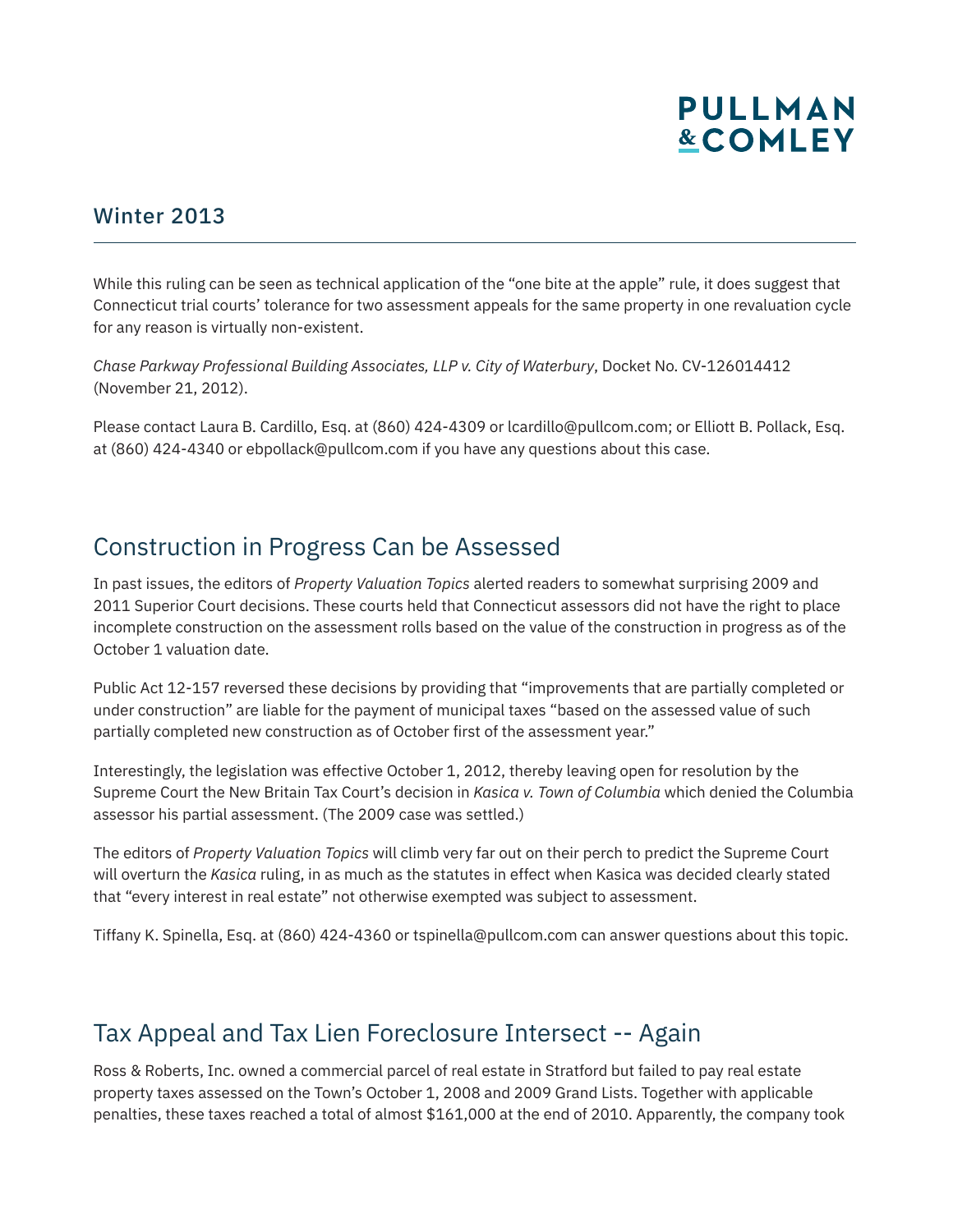# **PULLMAN &COMLEY**

#### Winter 2013

the position that the building portion of the assessment was improper because approximately 70% of the structure had been demolished prior to October 1, 2009.

However, not surprisingly, the Town of Stratford, being most interested in collecting tax revenue, filed a tax lien foreclosure action on February 8, 2011. The owner's response, in part, was that the levy was improper for the reasons stated above.

Is a defense based on an improper assessment acceptable in a tax lien foreclosure case? Other Connecticut courts have held that it is not. What distinguished the owner's position here from prior decisions was that it had filed a tax appeal against the two assessments which were the basis of Stratford's foreclosure action and which were pending when the foreclosure commenced.

Hold on, the Town argued. There is a specific provision in Connecticut's tax appeal statute which states: "The pendency of [a tax appeal] shall not suspend an action by such town or city to collect not more than . . . 90% of such tax with respect to any real property . . . upon which such appeal is taken. Stratford argued, understandably, that a tax lien foreclosure action fell within the provisions of this rule. A Superior Court rejected this claim. The statutory prohibition referred to by the Town applies only to an action to collect the taxes due – not to foreclose a tax lien. It would be inequitable, Judge Sybil V. Richards ruled, to allow the foreclosure to proceed. Courts strive to achieve fairness in foreclosure actions. The special defense filed by the owner was allowed to remain in the case.

This ruling is problematic and requires definitive examination by the Connecticut Supreme Court. On the one hand, while it could be said that the Town of Stratford jumped the gun by commencing a foreclosure action, the refusal of property owners to pay any portion of taxes due, not to mention the minimum statutory 90% mentioned earlier, during the pendency of a tax appeal could impose serious financial hardship on Connecticut municipalities. Withholding *any* payment with at least temporary immunity from a tax lien foreclosure action could enable unscrupulous property owners to achieve advantageous tax appeal settlements against cash-starved towns.

On the other hand, the fact that courts commonly award very little judgment interest on tax refunds might motivate property owners to withhold tax payments, a large portion of which they expect to be refunded. Not mentioned in Judge Richards's opinion is the staggering interest cost assumed by a property owner in deciding to withhold any tax dollars – currently payable at 18% annually.

*Town of Stratford v. Ross & Roberts, Inc.*, Docket No. CV-11-6016716, Superior Court Judicial District of Fairfield (August 9, 2012).

For further information, please contact Gregory F. Servodidio, Esq. at (860) 424-4332 or gservodidio@pullcom.com.